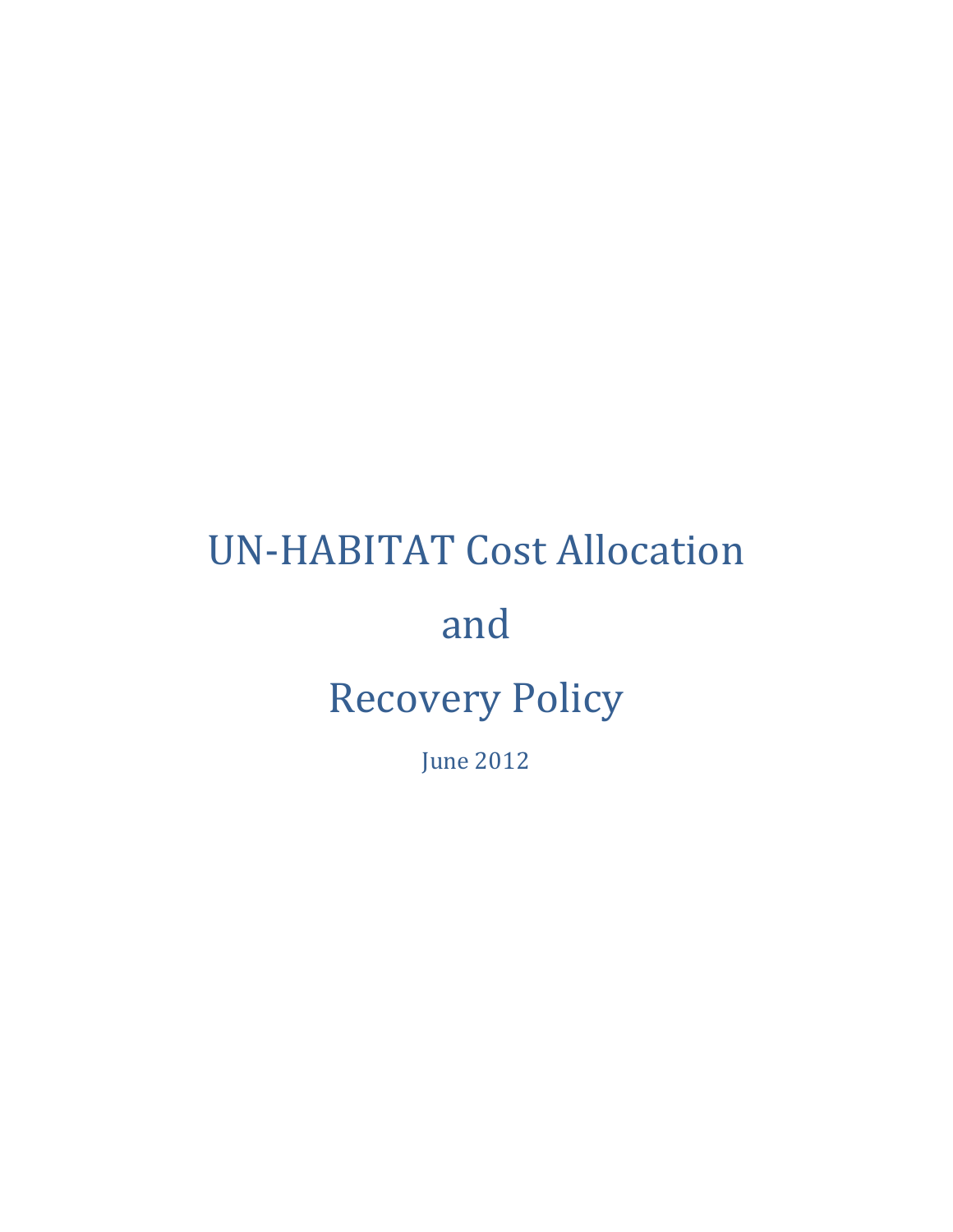# **Contents**

| 1. |      |  |  |  |  |  |  |
|----|------|--|--|--|--|--|--|
| 2. |      |  |  |  |  |  |  |
| 3. |      |  |  |  |  |  |  |
|    | 3.1. |  |  |  |  |  |  |
|    | 3.2. |  |  |  |  |  |  |
|    | 3.3. |  |  |  |  |  |  |
| 4. |      |  |  |  |  |  |  |
| 5. |      |  |  |  |  |  |  |
|    |      |  |  |  |  |  |  |
|    |      |  |  |  |  |  |  |
|    |      |  |  |  |  |  |  |
|    |      |  |  |  |  |  |  |
|    | А.   |  |  |  |  |  |  |
|    |      |  |  |  |  |  |  |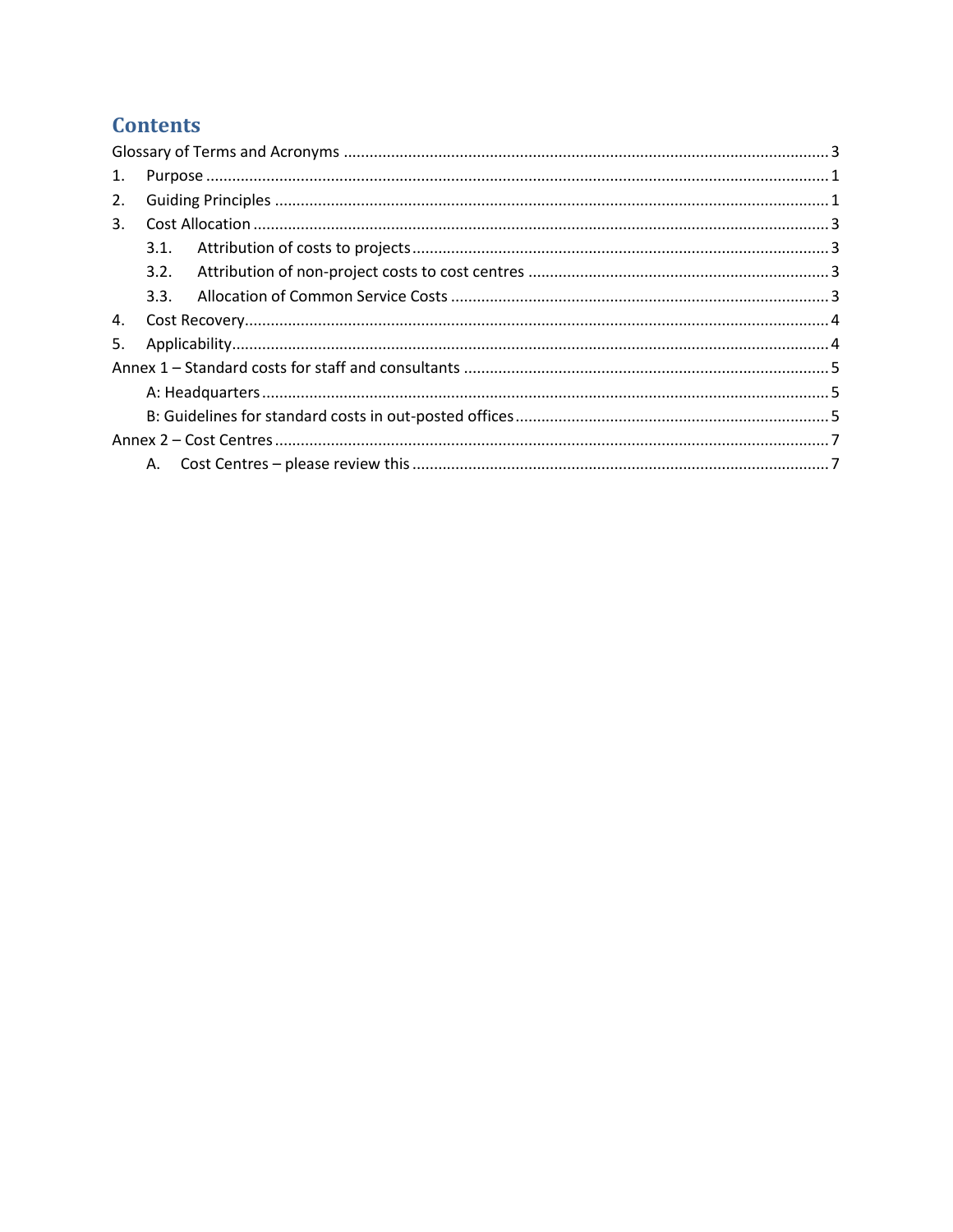# <span id="page-2-0"></span>**Glossary of Terms and Acronyms**

| <b>ACABQ</b><br><b>CEB</b>  | Advisory Committee on Administrative and Budgetary Questions<br><b>Chief Executive Board</b>                                                                                                                                                                                                                                                |
|-----------------------------|---------------------------------------------------------------------------------------------------------------------------------------------------------------------------------------------------------------------------------------------------------------------------------------------------------------------------------------------|
| Cost Centre                 | Organization unit or centre where costs that cannot be attributed to projects<br>are allocated. Each cost centre will have an associated budget.                                                                                                                                                                                            |
| Cost Recovery               | Recovery of costs of a project or service - this includes costs directly associated<br>with the project, such as staff and equipment as well as indirect costs related<br>to services received from the rest of the organization and service providers<br>such as rent, utilities, finance and human resource management and IT<br>systems. |
| <b>CSC</b>                  | Common Service Costs e.g. for administrative services provided by UNON or<br>other service providers in out-posted offices                                                                                                                                                                                                                  |
| <b>HLCM</b>                 | High-Level Committee on Management                                                                                                                                                                                                                                                                                                          |
| JIU                         | Joint Inspection Unit                                                                                                                                                                                                                                                                                                                       |
| <b>PAAS</b>                 | Project Accrual and Accountability System                                                                                                                                                                                                                                                                                                   |
| <b>UNDG</b>                 | United Nations Development Group                                                                                                                                                                                                                                                                                                            |
| <b>UNON</b>                 | United Nations Office in Nairobi                                                                                                                                                                                                                                                                                                            |
| <b>Direct Costs</b>         | All costs that are incurred for, and can be fully traced to activities, projects and<br>programmes. This includes project personnel, equipment, project premises,<br>and travel                                                                                                                                                             |
| <b>Fixed Indirect Costs</b> | Costs that are incurred by an organization regardless of the scope and levels of<br>its activities such as top management and statutory bodies not related to<br>service provision                                                                                                                                                          |
| <b>Standard Costs</b>       | Estimated cost used developed as basis for charging for a service e.g. the total<br>chargeable staff cost is composed of the standard salary rate based on the<br>salary UN salary scale for the duty station plus a standard cost to account for<br>rent, utilities and common services (e.g. IT and administrative services)              |
| Variable Indirect Costs     | Costs incurred as a function and in support of its activities, projects and<br>programmes such as administrative and advocacy units as well as their related<br>operating costs. They are not directly attributed to projects but vary with the<br>project caseload                                                                         |
| <b>PSC</b>                  | Programme Support Costs - costs to cover expenditure of management and<br>administration and project support recovered mainly from the overhead<br>charged to projects                                                                                                                                                                      |
| Project                     | A set of related tasks, that have a plan, start and end date, defined outputs and<br>results and are allocated financial, human and other resources. Projects must<br>have a Project Leader and Project Administrator                                                                                                                       |
| Substantive Project         | A project that is directly related to the mandate of sustainable urban<br>development and adequate shelter for all, e.g. urban planning project, water<br>and sanitation project, etc.                                                                                                                                                      |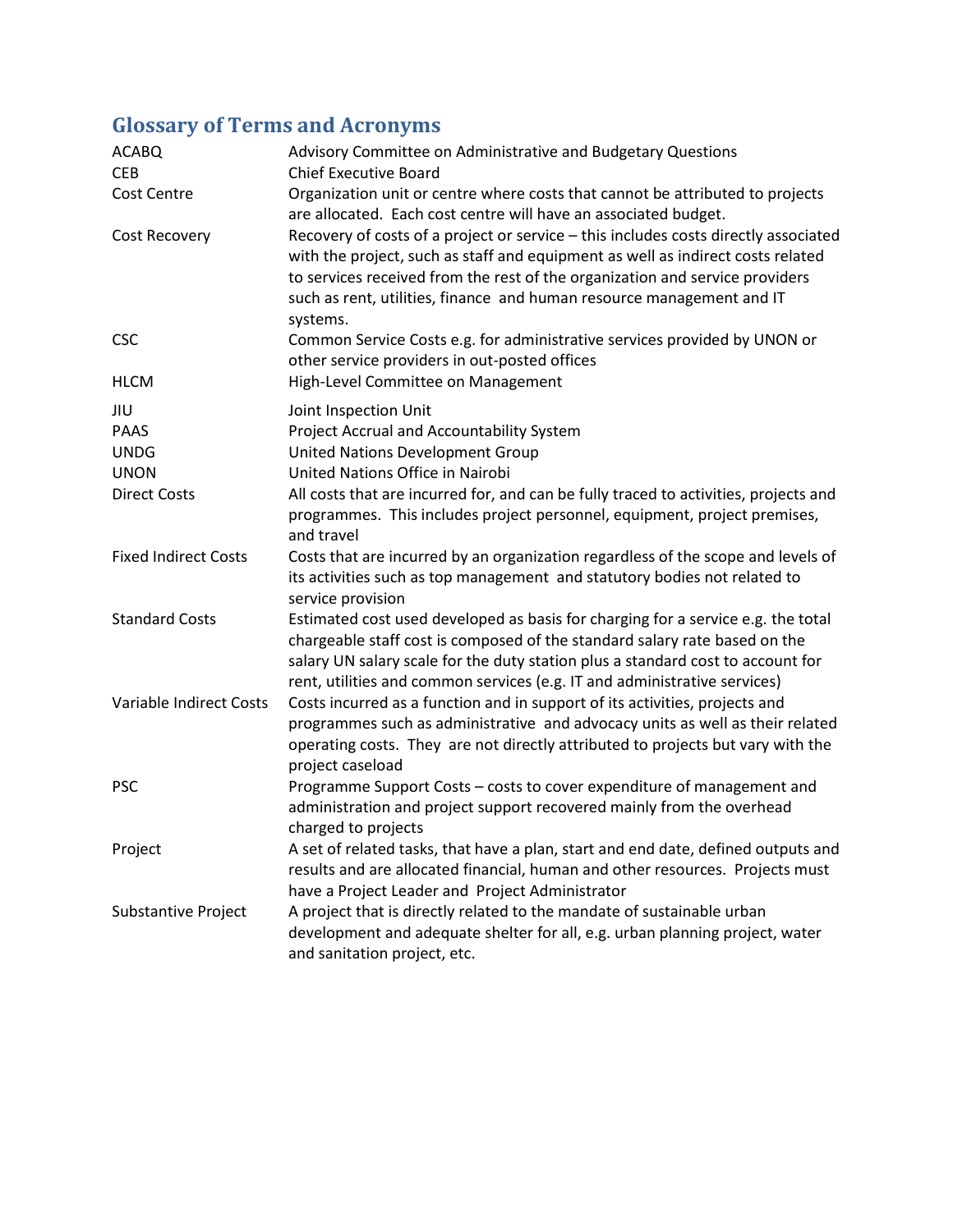## <span id="page-3-0"></span>**1. Purpose**

<span id="page-3-1"></span>1. The main purpose of this policy is to give guidance on the attribution of costs incurred by UN-Habitat as accurately as possible. This policy supports the project based approach adopted by UN-Habitat in that it outlines a standard methodology for assigning direct and indirect costs to substantive projects as well as cost centres. It contributes to UN-Habitat's goal of enhancing transparency, efficiency and accountability in the attribution and management of its financial resources.

# **2. Guiding Principles**

- 2. This policy is based on reviews, recommendations and principles outlined below:
	- i. The Joint Inspection Unit report JIU/REP/2002/3 which reviews the treatment of support costs related to extra-budgetary activities in organizations of the United Nations system and encourages the United Nations system to harmonize its approaches to indirect cost recovery.
	- ii. The Advisory Committee on Administrative and Budgetary Questions ("ACABQ"), which has recommended UN-Habitat to follow up on the outcome of the working group established by the High-Level Committee on Management ("HLCM") of the Chief Executive Board ("CEB") for reviewing the measures and adequacy of programme support and cost recovery policies during its review of UN-Habitat's Work Programme and Budget for the biennium 2012-2013.
	- iii. The ongoing review of UN-Habitat whose objectives includes working towards an improved cost allocation and recovery policy so as to further strengthen transparency and accountability.
	- iv. The anticipated introduction of a Project Accrual and Accountability System (PAAS) which facilitates the capture of staff time and other costs spent on substantive projects and support activities and thus enables more accurate attribution of costs to projects and cost centers.
	- v. A harmonized set of principles and cost definitions common to United Nations organizations and endorsed by the Executive Board in its decision 2004/30 (see boxes 1 and 2).
	- vi. As applied in UN-Habitat (and among UNDG members and most other United Nations organizations), cost recovery is the charge levied on "ear-marked resources" (non-core) programme expenditures for the estimated incremental costs to UN-Habitat associated with assuming the responsibility for managing the implementation of programmes funded through such resources.
	- vii. The policy ties in with the introduction of the time management system and Project Accrual and Accountability System (PAAS) software that a supports a project based approach.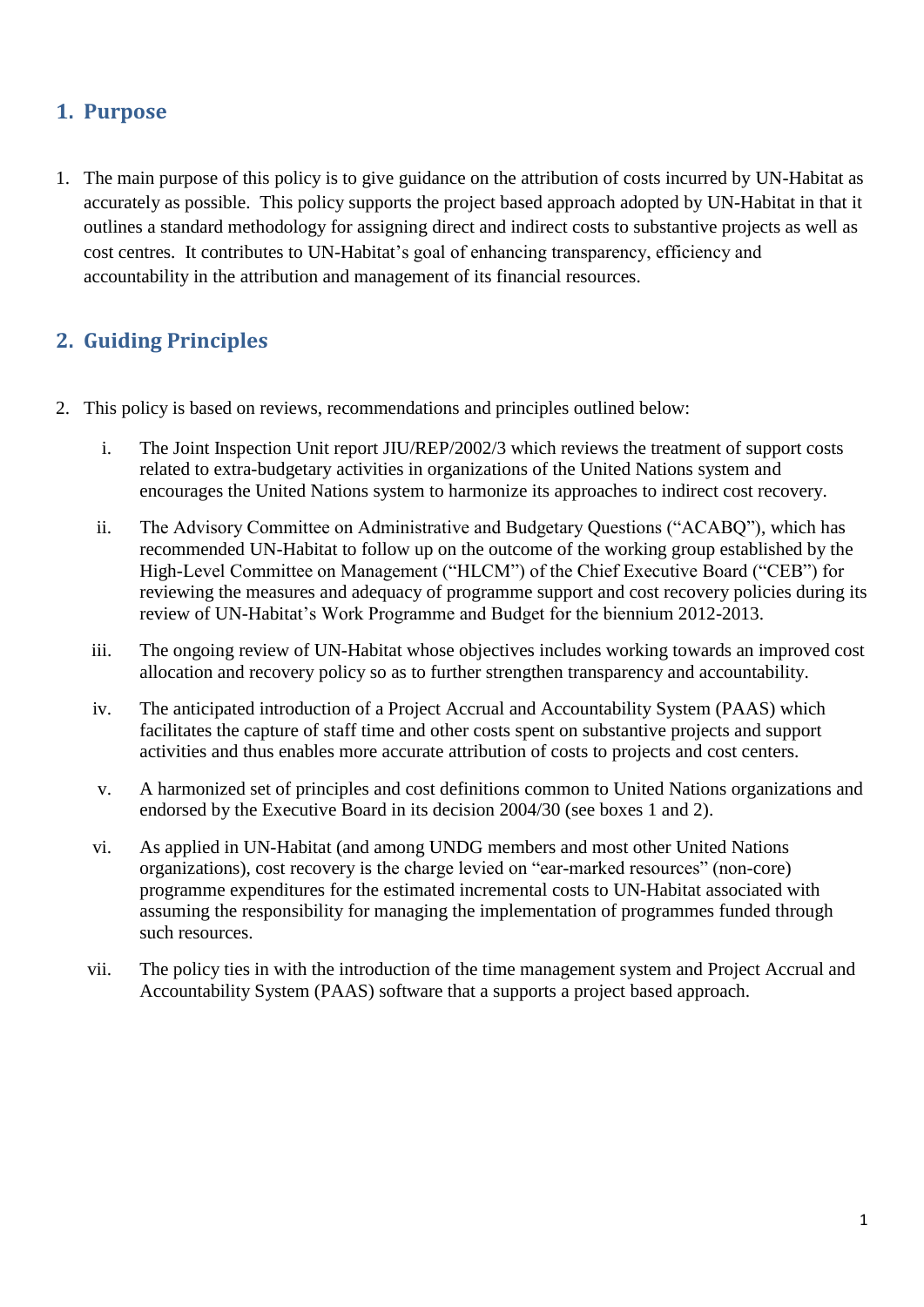## **Box 1: Harmonized Cost Recovery Principles**

- 1. In a multi-funded organization (having regular and other resources), each source of funding should bear all attributable costs for the necessary management provided by the organization.
- 2. All costs can be classified as 'direct', 'fixed indirect' or 'variable indirect' costs, based on the mandate and business model of each organization (see box 2).
- 3. While United Nations organizations have agreed on a common definition of cost categories, each organization must match its costs against the categories to make them meaningful. Cost recovery would generally apply to variable indirect costs.

#### **Box 2. Cost Classification – Harmonized Cost Definitions**

- 1. **Direct costs -** are all costs that are incurred for, and can be traced in full to, the activities, projects and programmes of an organization in fulfillment of its mandate. Included are the costs of project personnel, equipment, project premises, travel and any other inputs necessary to achieve the results and objectives established for programmes and projects.
- 2. **Fixed indirect costs** are all costs incurred by the organization regardless of the scope and levels of its activities that cannot be traced unequivocally to specific activities, projects or programmes. These costs typically include the top management of an organization, its corporate costs, and statutory bodies not related to service provision.
- 3. **Variable indirect costs** are all costs incurred by the organization as a function and in support of its activities, projects and programmes that cannot be traced unequivocally to specific activities, projects or programmes. These costs typically include services and administrative units, as well as their related system and operating costs.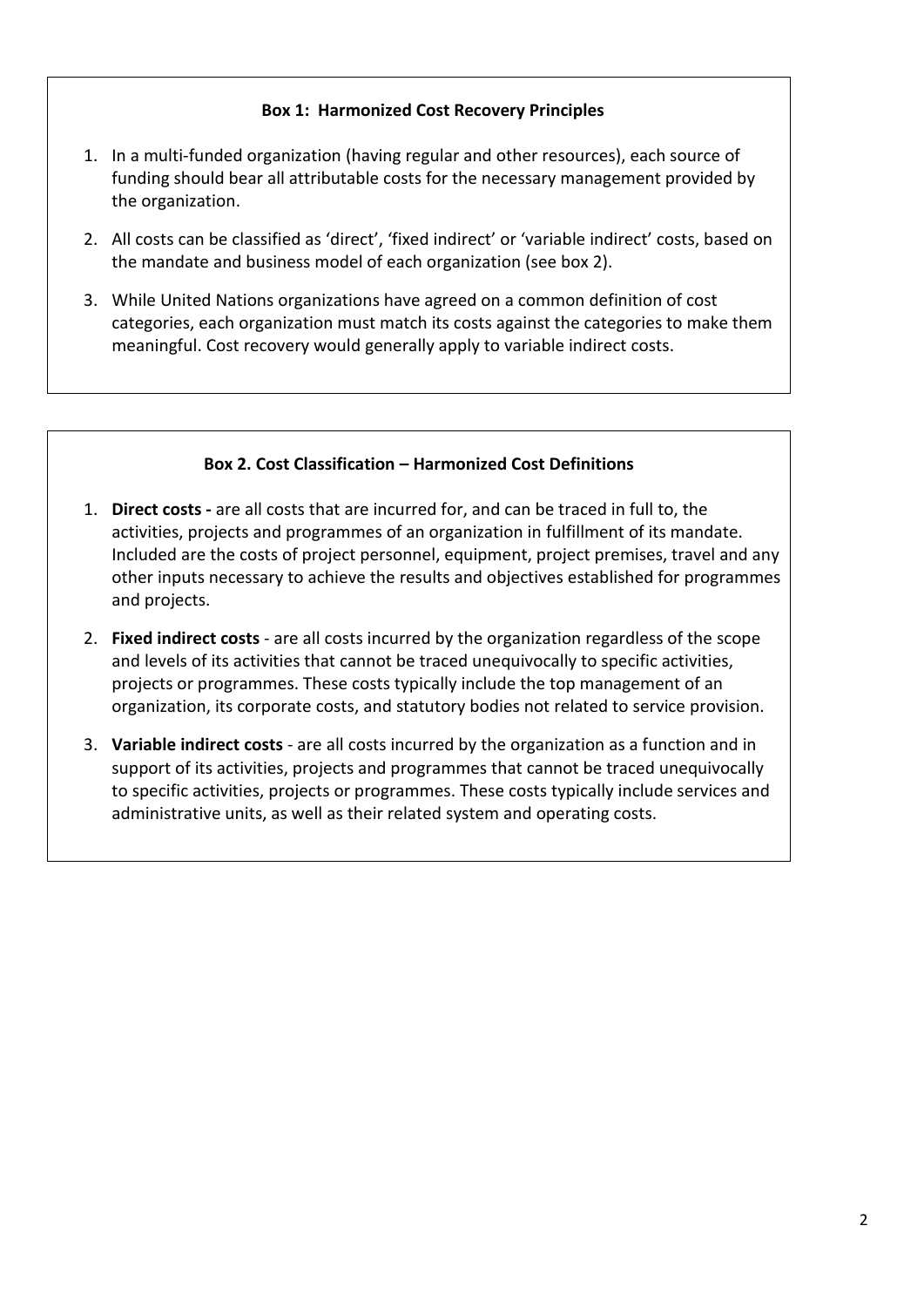# <span id="page-5-1"></span><span id="page-5-0"></span>**3. Cost Allocation**

3. All costs of the agency must be attributed to projects or to cost centres.

## *3.1.Attribution of costs to projects*

- 4. Costs that are directly attributable to projects will be allocated and charged directly to projects. Staff time that is spent on projects will be attributed to projects and where possible, charged to the projects. The standard costs of staff and consultants shall be applied as outlined in Annex1.
- <span id="page-5-2"></span>5. Operational costs, which are centrally paid, such as reproduction, stationery and official telecommunications costs, will be allocated to projects on a pro-rata basis based on the annual budget of the projects.

## *3.2.Attribution of non-project costs to cost centres*

- 6. Cost centres cater for activities that do not directly contribute to the substantive mandates but are necessary for management and administration and which add to the running cost of the organization. Activities funded by a donor(s) are excluded and are treated as projects.
- 7. Costs captured in all cost centres are subject to periodic cost allocation to fixed indirect costs and to variable indirect costs. The percentages of apportionment are set up in the PAAS when the cost centres are created, according to the outputs and the activities of the cost centre.
- <span id="page-5-3"></span>8. Cost centres will be established for attributing and charging costs relating to management, advocacy, project support and administration costs (see Annex 2). Cost centres for attributing costs incurred for activities in the Executive Office, Project Office and Office of Management. These Cost Centres will be created in the PAAS like projects with budget lines under the categories outlined in Annex 2A.

## *3.3.Allocation of Common Service Costs*

- 9. Costs related to services provided by the United Nations Office in Nairobi (UNON), including rent and utilities of the HQ are recovered through apportionment of the costs to staff and consultants based on the analysis of the variable and fixed costs charged by UNON. The apportionment will be used to calculate a standard cost to be added to a standard salary rate based on the UN salary scale. For consultants, the standard cost will be added to the consultant annual fee. (See Annex 1A).
- 10. Costs related to services provided by service providers in other duty stations such as rent, utilities and other common services will be calculated according to the guidelines in Annex1B. Duty stations should add the standard cost of these services to salaries of staff (based on the UN salary scale for the duty station) and consultant's fees to arrive at the total chargeable cost. This cost will be reported to the Office of Management for final approval and uploading into PAAS.
	- Where the Host Government covers all costs of out-posted offices including rent, utilities and common services, no additional cost will be added to the salary.
	- Where the Host Government covers part of the costs of out-posted, standard costs will be calculated after deducting the contribution provided by the Host Government.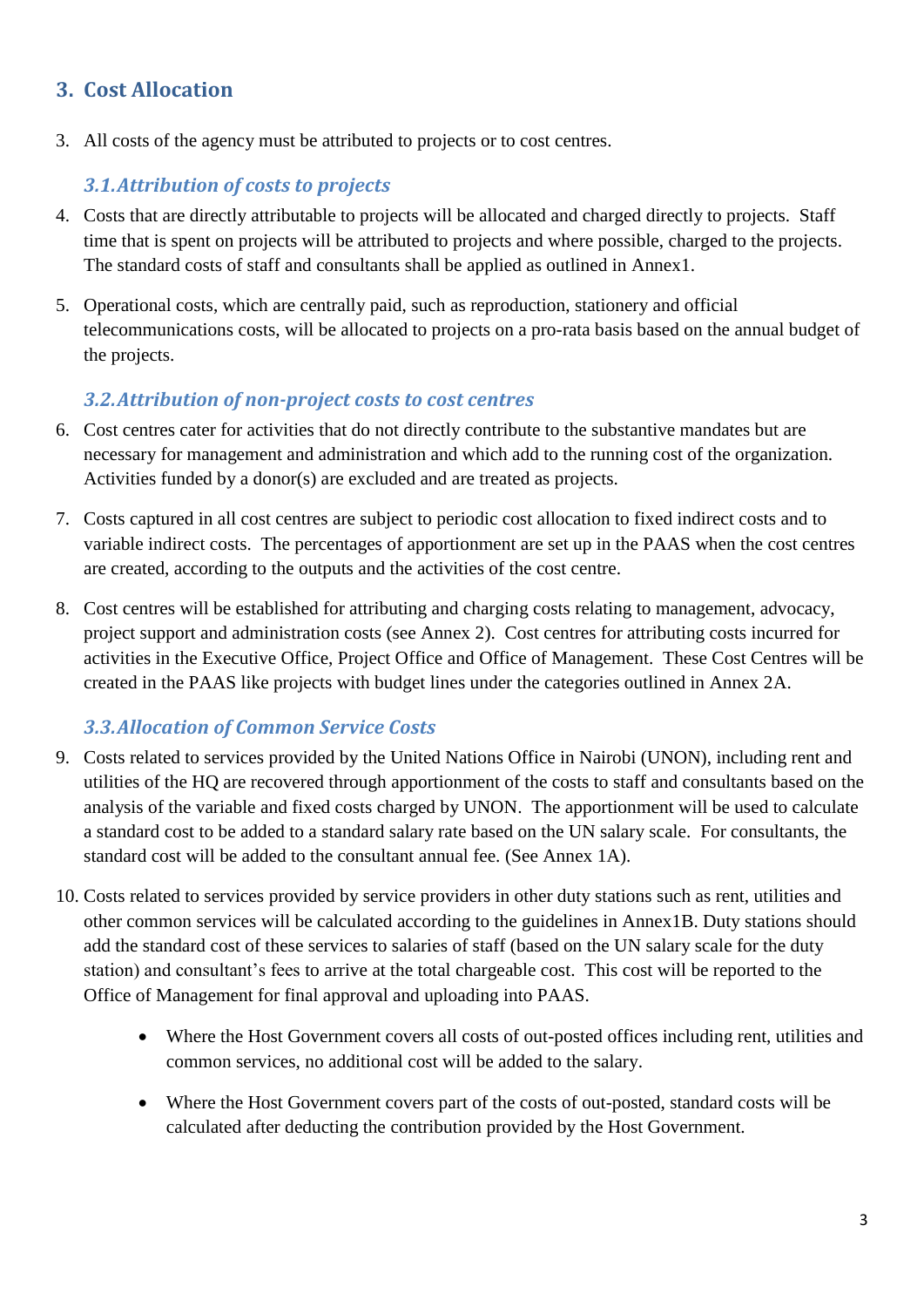# <span id="page-6-0"></span>**4. Cost Recovery**

- 11. Costs that are allocated to projects will be recovered from funds earmarked for that project. Initially, it will not be possible to charge all costs such as staff costs to projects, particularly active projects where agreements with donors have been signed before the introduction of the policy. All new projects will reflect the full costs of projects including staff and operational costs in the initial project and efforts should be made at the time of negotiating agreements with donors for a maximum amount of direct staff costs to be recovered from the projects. Where this is not possible, direct staff costs will be shown as UN-Habitat in-kind contributions to the project.
- 12. Variable indirect costs captured in cost centres will be recovered from standard overhead income. The standard Programme Support Cost rates applied to projects are prescribed as:

13%: standard rate for projects which are predominantly normative

10%: standard rate for country projects which are predominantly operational

7%: rate for projects under the umbrella of the United Nations Delivering as One, other United Nations Joint Programmes as well as multi-donor trust funds and EC funded projects

5%: rate for emergency projects

Waivers on the above standard Programme Support Cost rates may be granted in certain circumstances with proper justification presented. The approval of rates that deviate from the standard is the responsibility of the Director of Management and Administration.

<span id="page-6-1"></span>13. Fixed indirect costs captured in cost centres will be recovered from Regular Budget or Foundation General Purpose Funding.

# **5. Applicability**

14. This policy takes effect from1 June 2012 for all new projects in terms of cost allocation. The cost allocation information gathered based on the application of the policy will then be used to review the cost recovery methodology before this is applied.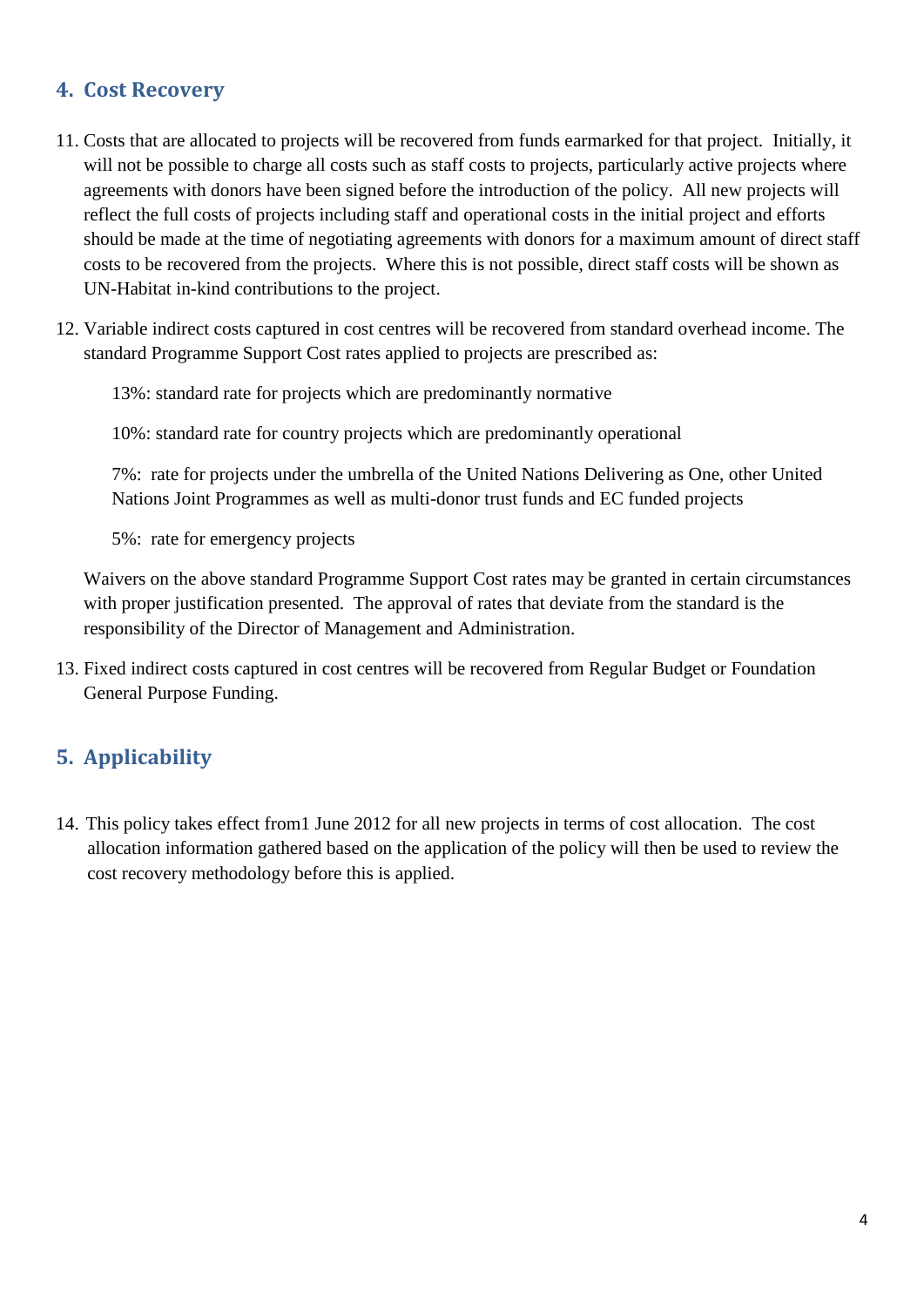# <span id="page-7-1"></span><span id="page-7-0"></span>**Annex 1 – Standard costs for staff and consultants**

## *A: Headquarters*

Staff and consultants costs at UN-Habitat Headquarters will be charged at a rate that includes the elements outlined in the table below. The figures in the table are based on 2011 figures and will change in line with the cost of services. The total cost of a staff or consultant for one year is the sum of the salary and entitlement plus the amounts charged for rent, utilities and other common service costs. For efficiency, the amount charged for salary and entitlement value is based on the UN salary scale not actual costs.

| Grade/Type     | Salary &<br><b>Entitlement</b> | Rent  | <b>Utilities</b> | <b>Other Common Service</b><br>Costs | <b>Total Standard</b><br>Cost per annum |
|----------------|--------------------------------|-------|------------------|--------------------------------------|-----------------------------------------|
| $D-2$          | 272,800                        | 7,014 | 987              | 3,013                                | 283,814                                 |
| $D-1$          | 251,400                        | 4,008 | 564              | 3,013                                | 258,985                                 |
| $P-5$          | 215,900                        | 2,004 | 282              | 3,013                                | 221,199                                 |
| $P-4$          | 193,800                        | 2,004 | 282              | 3,013                                | 199,099                                 |
| $P-3$          | 157,100                        | 1,503 | 212              | 3,013                                | 161,828                                 |
| $P-2/1$        | 128,800                        | 1,503 | 212              | 3,013                                | 133,528                                 |
| N <sub>O</sub> | 83,000                         | 1,503 | 212              | 2,538                                | 87,253                                  |
| $G-7$          | 36,100                         | 1,503 | 212              | 2,538                                | 40,353                                  |
| G2-G6          | 36,100                         | 1,002 | 141              | 2,538                                | 39,781                                  |
| <b>UNV</b>     |                                | 1,002 | 141              | 3,013                                | 4,156                                   |
| Consultants    |                                | 501   | 71               | 3,699                                | 4,271                                   |

## <span id="page-7-2"></span>*B: Guidelines for standard costs in out-posted offices*

The attributable or charge out rate for staff and consultants costs in out-posted offices should take into account: the following costs and subsidies:

- Salary and entitlements based at the rate of that duty station
- Rent
- **•** Utilities
- IT Infrastructure
- Security
- Administrative services provided by external service providers
- Contributions for the running of the office by the Host Government

The table on the next page provides a basis for calculating common staff for other duty stations. For further assistance in calculating the standard cost for staff and consultants, contact the Office of Management.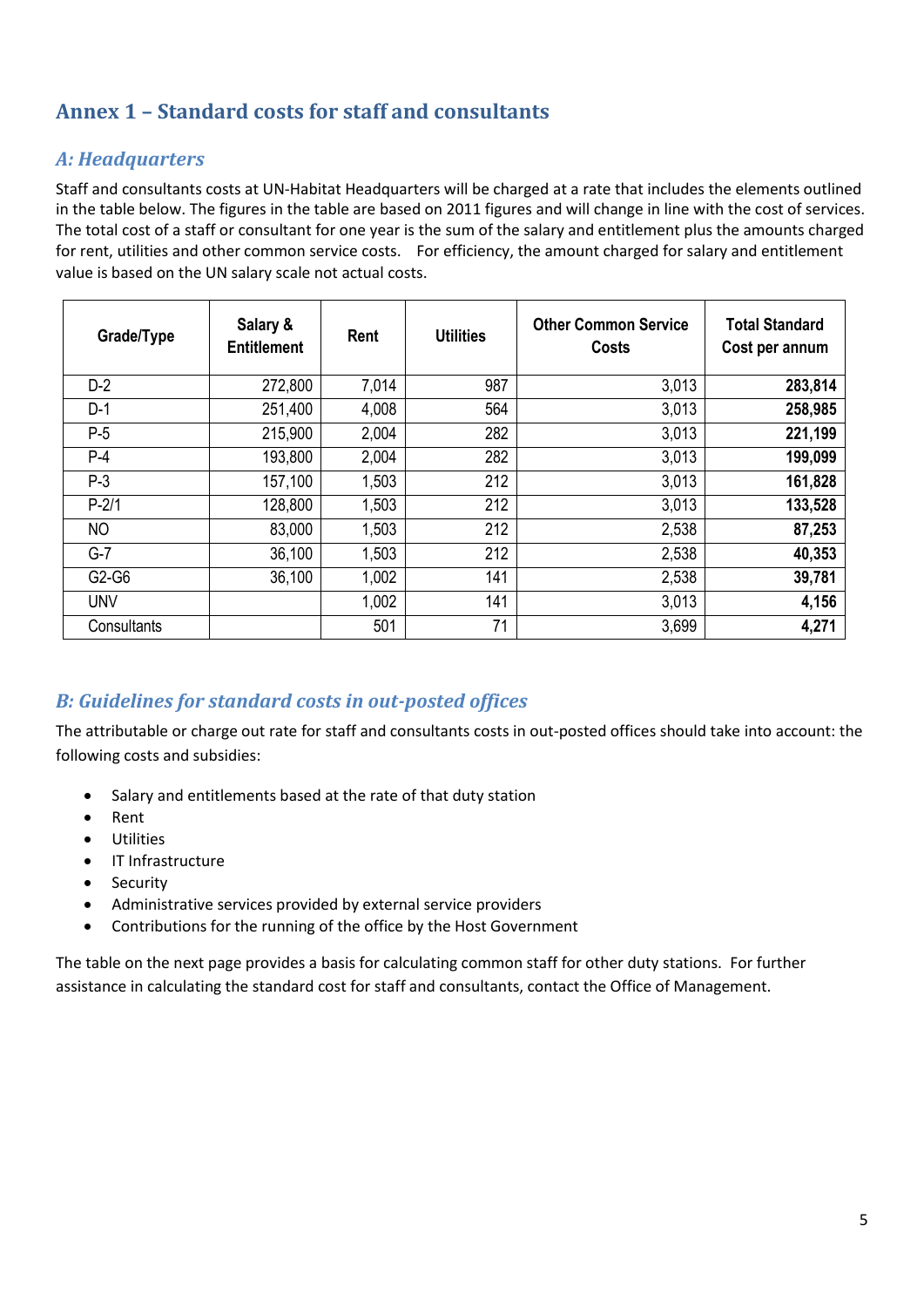| Grade/Type | Salary &<br>Rent   |  | <b>Utilities</b> | <b>Other Common Service</b> | <b>Total Standard Cost per annum</b> | <b>Duty Station</b> |
|------------|--------------------|--|------------------|-----------------------------|--------------------------------------|---------------------|
|            | <b>Entitlement</b> |  |                  | Costs                       |                                      |                     |
| $D-1$      | 173,500            |  |                  | 78,400                      | 251,900                              | New York            |
| $P-5$      | 153,000            |  |                  | 69,100                      | 222,100                              | New York            |
| $P-4$      | 130,500            |  |                  | 59,000                      | 189,500                              | New York            |
| $P-3$      | 107,600            |  |                  | 48,600                      | 156,200                              | New York            |
| O-L        | 54,000             |  |                  | 24,400                      | 78,400                               | New York            |
| $D-1$      | 193,300            |  |                  | 69,600                      | 262,900                              | Geneva              |
| $P-5$      | 172,600            |  |                  | 62,100                      | 234,700                              | Geneva              |
| $P-4$      | 145,900            |  |                  | 52,500                      | 198,400                              | Geneva              |
| $P-2$      | 96,100             |  |                  | 34,600                      | 130,700                              | Geneva              |
| O-L        | 88,500             |  |                  | 31,900                      | 120,400                              | Geneva              |
| $D-1$      | 266,000            |  |                  | 89,100                      | 355,100                              | Fukuoka             |
| $P-5$      | 237,500            |  |                  | 78,800                      | 316,300                              | Fukuoka             |
| $P-4$      | 200,900            |  |                  | 68,700                      | 269,600                              | Fukuoka             |
| $P-2$      | 132,300            |  |                  | 45,600                      | 177,900                              | Fukuoka             |
| O-L        | 88,500             |  |                  | 31,900                      | 120,400                              | Fukuoka             |
| $P-3$      | 86,600             |  |                  | 51,100                      | 137,700                              | Rio de Janeiro      |